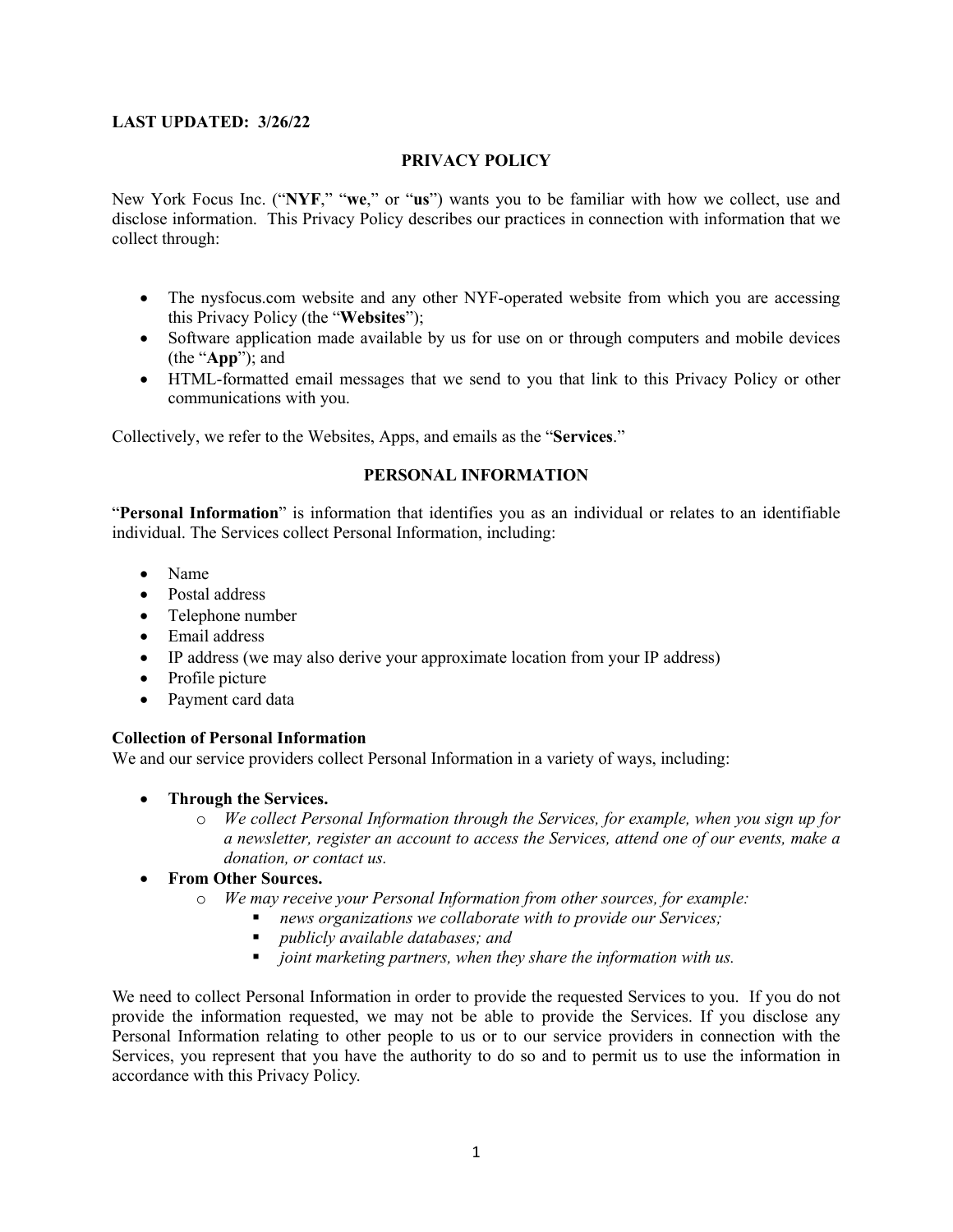## **Use of Personal Information**

We and our service providers use Personal Information for the following purposes:

- **Providing the functionality of the Services and fulfilling your requests.** 
	- o *To provide the Services' functionality to you, such as arranging access to your registered account and providing you with related service and support.*
	- o *To respond to your inquiries and fulfill your requests, when you contact us via one of our online contact forms or otherwise, for example, when you send us questions, suggestions, compliments or complaints, or when you request other information about our Services.*
	- o *To complete your transactions, verify your information, and provide you with related service and support.*
	- o *To send administrative information to you, such as changes to our terms, conditions, and policies.*
	- o *To allow you to send messages to another person through the Services if you choose to do so.*

*We will engage in these activities to manage our contractual relationship with you and/or to comply with a legal obligation.* 

- **Providing you with our newsletter, news stories, and/or other materials.**
	- o *To send you emails and optional push notifications with information about our services, new stories or events, and other news about our organization.*

*We will engage in this activity with your consent or where we have a legitimate interest. You may always opt-out of receiving future e-mail marketing messages and newsletters by following the instructions contained within the emails and newsletters, or by e-mailing us at editor@nysfocus.com*.

- **Analyzing Personal Information for organizational reporting and providing personalized services.** 
	- o *To analyze or predict our users' preferences in order to prepare aggregated trend reports on how our digital content is used, so we can improve our Services.*
	- o *To better understand your interests and preferences, so that we can personalize our interactions with you and provide you with information tailored to your interests.*
	- o *To better understand your preferences so that we can deliver content via our Services that we believe will be relevant and interesting to you.*

*We will provide personalized services based on our legitimate interests, and with your consent to the extent required by applicable law.* 

## • **Aggregating and/or anonymizing Personal Information.**

o *We may aggregate and/or anonymize Personal Information so that it will no longer be considered Personal Information. We do so to generate other data for our use, which we may use and disclose for any purpose, as it no longer identifies you or any other individual.* 

## • **Accomplishing our organizational purposes.**

- o *For data analysis, for example, to improve the efficiency of our Services;*
- o *For audits, to verify that our internal processes function as intended and to address legal, regulatory, or contractual requirements;*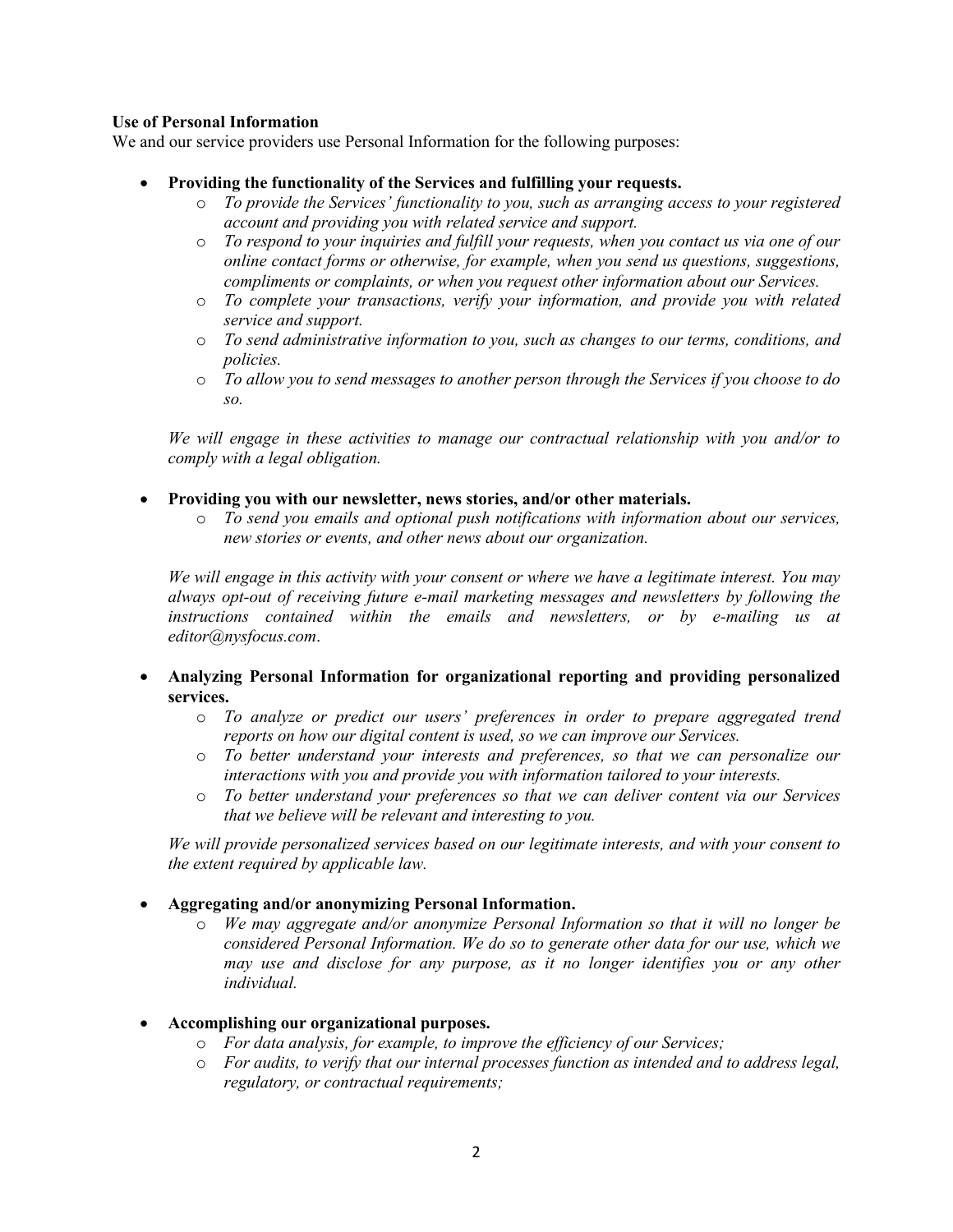- o *For fraud prevention and fraud security monitoring purposes, for example, to detect and prevent cyberattacks or attempts to commit identity theft;*
- o *For providing new content and services and developing new products and services;*
- o *For enhancing, improving, repairing, maintaining, or modifying our current content, products and services, as well as undertaking quality and safety assurance measures;*
- o *For identifying usage trends, for example, understanding which parts of our Services are of most interest to users;*
- o *For determining the effectiveness of our promotional campaigns, so that we can adapt our campaigns to the needs and interests of our users; and*
- o *For operating and expanding our organizational activities, for example, understanding which parts of our Services are of most interest to our users so we can focus our energies on meeting our users' interests.*

*We engage in these activities to manage our contractual relationship with you, to comply with a legal obligation, and/or based on our legitimate interest.*

### **Disclosure of Personal Information**

We disclose Personal Information

- **To our third-party service providers, to facilitate services they provide to us.**
	- o *These can include providers of services such as website hosting, data analysis, payment processing, fraud prevention, information technology and related infrastructure provision, customer service, email delivery, auditing, and other services.*
- **When you have elected to disclose it by using the Services.**
	- o *On message boards, chat, profile pages, blogs, and other services to which you are able to post information and content. Please note that any information you post or disclose through these services will become public and may be available to other users and the general public.*

### **Other Uses and Disclosures**

We may also use and disclose your Personal Information as we believe to be necessary or appropriate, in particular when we have a legal obligation or legitimate interest to do so:

- **To comply with applicable law and regulations.**
	- o *This may include laws outside your country of residence. To cooperate with public and government authorities.*
	- o *To respond to a request or to provide information we believe is necessary or appropriate.*
	- o *These can include authorities outside your country of residence.*
- **To cooperate with law enforcement.**
	- o *For example, when we determine it is necessary to respond to law enforcement requests and orders or provide information we believe is important.*
- **For other legal reasons.** 
	- o *To enforce our terms and conditions; and*
	- o *To protect our rights, privacy, safety or property, and/or that of our affiliates, you or others.*
- **In connection with a sale or business transaction.**
	- o We have a legitimate interest in disclosing or transferring your Personal Information to a third party in the event of any reorganization, merger, sale, joint venture, assignment, transfer, or other disposition of all or any portion of our business, assets, or stock (including in connection with any bankruptcy or similar proceedings).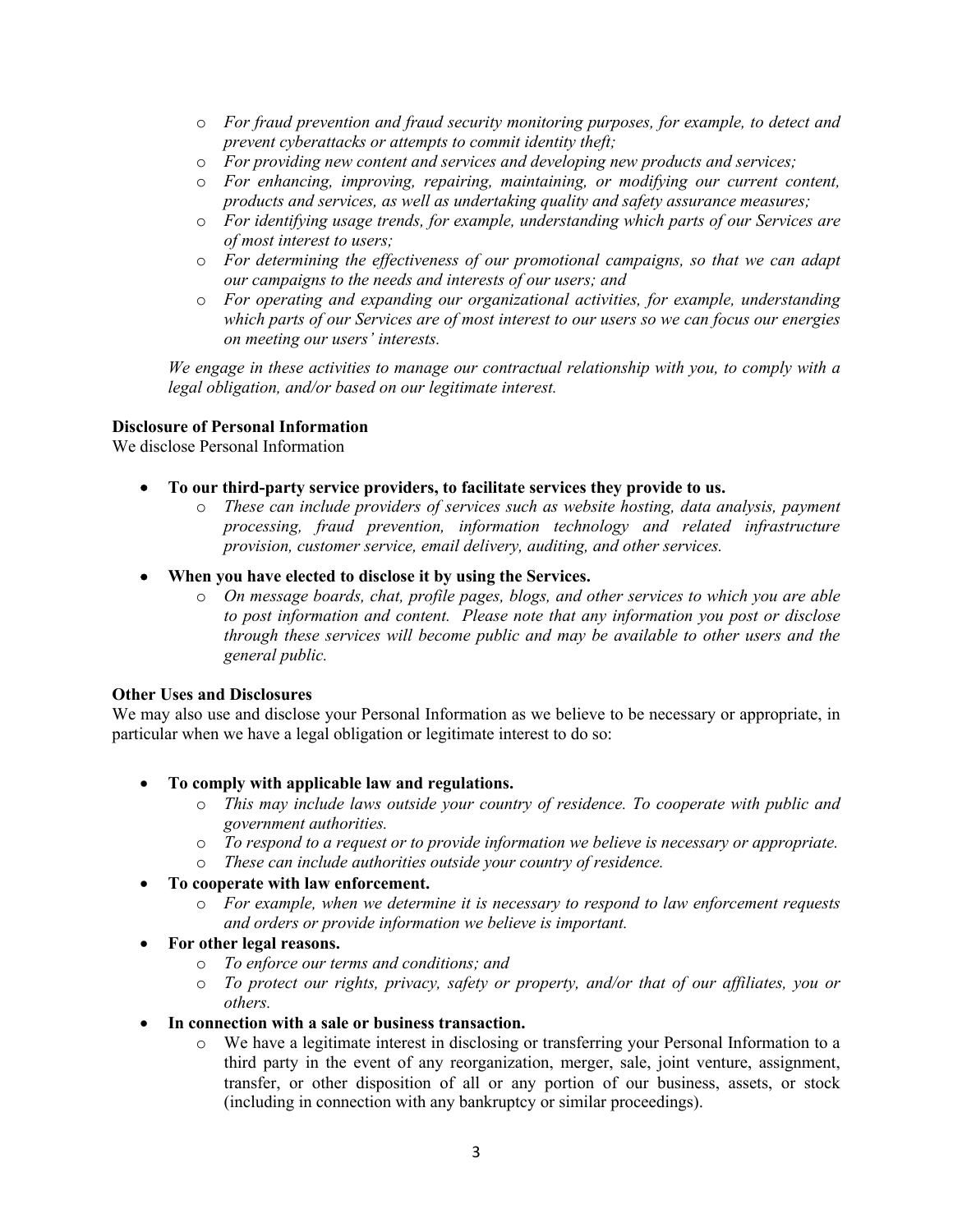• **To fulfill any other purpose disclosed to you at the time you provide the Personal Information.**

# **OTHER INFORMATION**

"**Other Information**" is any information that does not reveal your specific identity or does not directly relate to an identifiable individual. The Services collect Other Information such as:

- Browser and device information
- App usage data
- Information collected through cookies, pixel tags and other technologies
- Demographic information and other information provided by you that does not reveal your specific identity
- Information that has been aggregated in a manner such that it no longer reveals your specific identity

### **Collection of Other Information**

We and our service providers may collect Other Information in a variety of ways, including:

- **Your browser or device**.
	- o Certain information is collected by most browsers or automatically through your device, such as your computer type (Windows or Mac), screen resolution, operating system name and version, device manufacturer and model, language, Internet browser type and version and the name and version of the Services (such as the App) you are using. We use this information to ensure that the Services function properly.
- **Your use of the App.**
	- o When you download and use the App, we and our service providers may track and collect App usage data, such as the date and time the App on your device accesses our servers and what information and files have been downloaded to the App based on your device number.
- **Cookies**.
	- o Cookies are pieces of information stored directly on the computer that you are using. Cookies allow us to collect information such as browser type, time spent on the Services, pages visited, language preferences, and other traffic data. We and our service providers use the information for security purposes, to facilitate navigation, to display information more effectively, and to personalize your experience. We also gather statistical information about use of the Services in order to continually improve their design and functionality, understand how they are used, and assist us with resolving questions regarding them. We do not currently respond to browser do-not-track signals. If you do not want information collected through the use of cookies, most browsers allow you to automatically decline cookies or be given the choice of declining or accepting a particular cookie (or cookies) from a particular website. You may also wish to refer to http://www.allaboutcookies.org/manage-cookies/index.html. If, however, you do not accept cookies, you may experience some inconvenience in your use of the Services.

# • **Pixel tags and similar technologies.**

o Pixel tags (also known as web beacons and clear GIFs) may be used to among other things, track the actions of users of the Services (including email recipients) measure the success of our marketing campaigns, and compile statistics about the usage of the Services.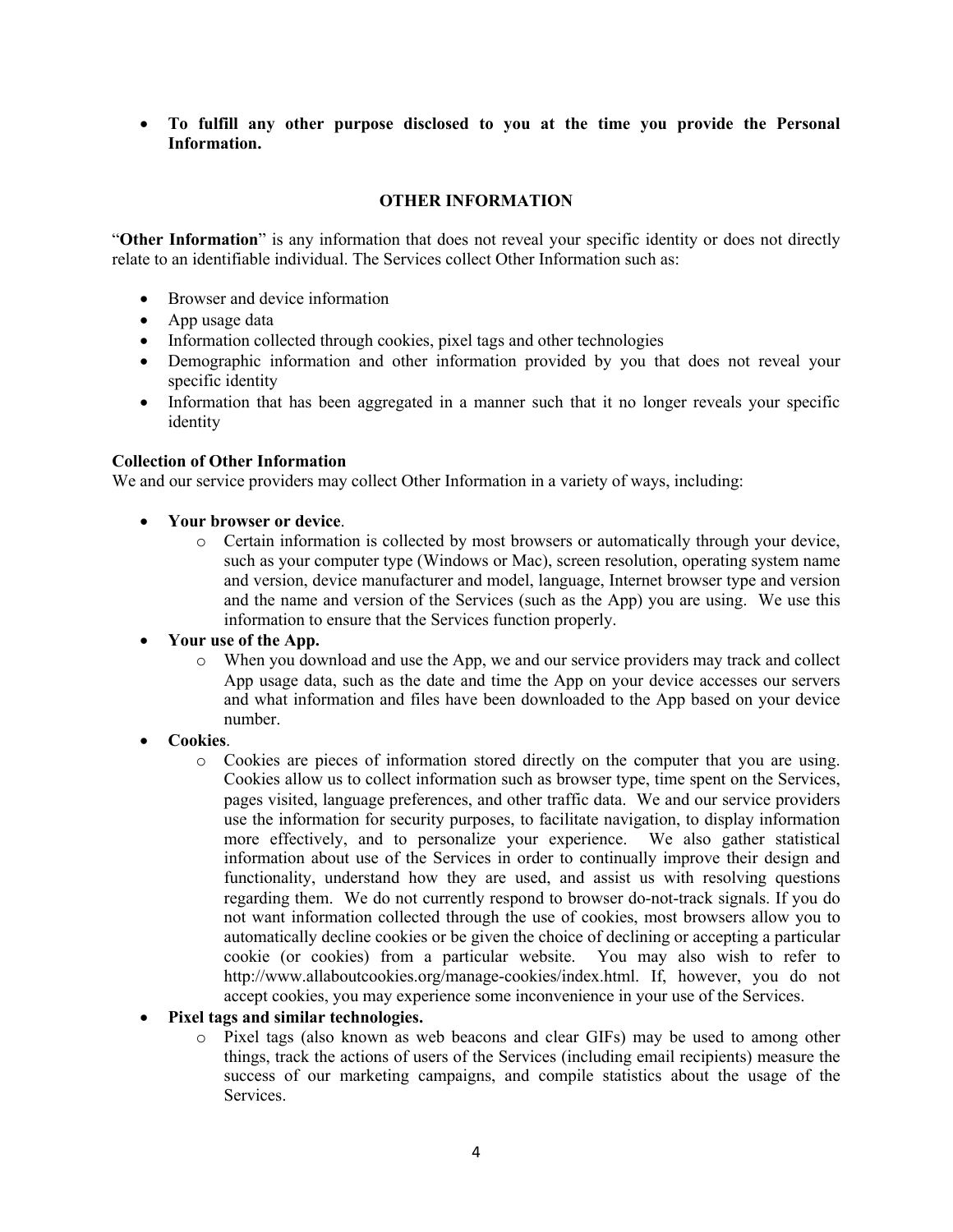#### **Uses and Disclosures of Other Information**

We may use and disclose Other Information for any purpose, except where we are required to do otherwise under applicable law. If we are required to treat Other Information as Personal Information under applicable law, we may use and disclose it for the purposes for which we use and disclose Personal Information as detailed in this Policy. In some instances, we may combine Other Information with Personal Information. If we do, we will treat the combined information as Personal Information as long as it is combined.

### **SECURITY**

We seek to use reasonable organizational, technical and administrative measures designed to protect Personal Information within our organization. Unfortunately, no data transmission or storage system can be guaranteed to be 100% secure. If you have reason to believe that your interaction with us is no longer secure, please immediately notify us in accordance with the *"Contact Us"* section below.

#### **CHOICES AND ACCESS**

You may opt out from receiving marketing-related emails from us. If you no longer want to receive marketing related emails from us on a going-forward basis, you may opt out by following the instructions contained in each such email.

We will try to comply with your request(s) as soon as reasonably practicable. Please note that if you opt out, we may still send you important administrative messages, from which you cannot opt out.

#### **How you can access, change, or delete your Personal Information**

If you would like to request to access, correct, update, suppress, restrict, or delete Personal Information, object to or opt out of the processing of Personal Information, or if you would like to request to receive a copy of your Personal Information for purposes of transmitting it to another company (to the extent these rights are provided to you by applicable law), you may contact us in accordance with the "Contact Us" section below. We will respond to your request consistent with applicable law.

In your request, please make clear what Personal Information you would like to have changed or whether you would like to have your Personal Information suppressed from our database. For your protection, we may only implement requests with respect to the Personal Information associated with the particular email address that you use to send us your request, and we may need to verify your identity before implementing your request. We will try to comply with your request as soon as reasonably practicable.

Please note that we may need to retain certain information for recordkeeping purposes and/or to complete any transactions that you began prior to requesting a change or deletion.

### **THIRD PARTY SERVICES**

This Privacy Policy does not address, and we are not responsible for, the privacy, information, or other practices of any third parties, including any third party operating any website or service to which the Services link. The inclusion of a link on the Services does not imply endorsement of the linked site or service by us or by our affiliates.

In addition, we are not responsible for the information collection, use, disclosure, or security policies or practices of other organizations, such as Apple, Google, Microsoft, Blackberry, or any other app developer, app provider, operating system provider, wireless service provider, or device manufacturer,